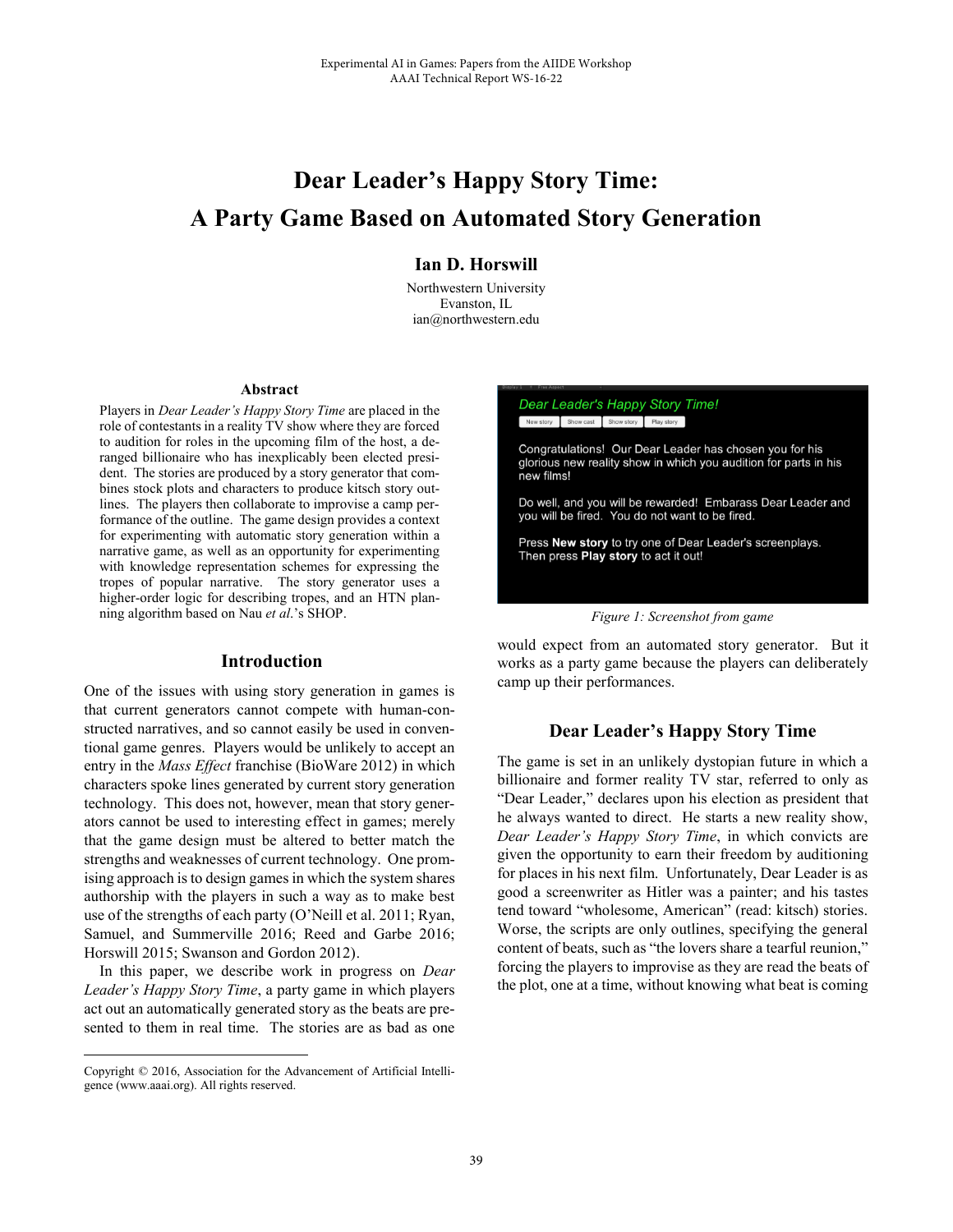next. At the end, Dear Leader, along with the viewing public, determine which contestants are hired, which are fired (lethally), and which will live to play another day.

 Computationally, the game consists of a story generator together with a collection of stock characters, settings, and plot tropes. The story generator is essentially an HTN planner, with plot tropes represented as methods for the planner (see Story Language, below). The generator finds a randomized solution to its top-level task, story, then presents the beats of the plan, one at a time, to the players as they act out the story. A prototype of the game has been developed under *Unity3D* (Unity Technologies 2004).

## **Aesthetics**

Although there have been a number of *avant-garde* experiments with automated story generation, such as NaNo-GenMo (Kazemi 2013) and even a published novel, *World Clock* (Montfort 2013), current story generators are extremely limited. They do not produce stories that typical audiences would choose to consume for entertainment. This places a serious constraint on the use of story generators in games intended for such audiences: the context of use of the generator must be such that the audience will consider the generated stories satisfying.

 The approach taken in *Dear Leader* is to salvage bad stories through playful, ironic performance; calling attention to their artificiality and theatricality; and surfacing the mechanistic character of their generation. The story generator, which is effectively generating random combinations of stock tropes, cannot fail to be kitsch in Greenberg's technical sense (Greenberg 1939). So rather than trying to mitigate the kitsch, we try to exaggerate it, creating stories that seem like TV movies made for the Lifetime Channel by an alien intelligence that had read, but not understood, the TV Tropes wiki (TV Tropes community 2004). We then encourage the players to perform these stories with equal exaggeration.

 Ideally, this exaggeration will allow the stories to be experienced as camp. However, as Sontag argues (2013), something can't be pure camp if it self-consciously seeks to be camp, so perhaps the best we can hope for is post-modern irony. In any case, we hope that with repeated play, the reflexive nature of the gameplay and the surfacing of the mechanics of story creation will create a variant of Wardrip-Fruin's (2011) SimCity effect, inviting the player to reflect on the structures of popular narrative in much the same way as reading TV Tropes.

## **Story language**

This project began as an attempt to represent the tropes of popular narrative, particularly genre screenwriting in the

Hollywood tradition as codified on TV Tropes (TV Tropes community 2004). Consequently, the technical focus in this project has been on making expressive languages for representing plot tropes, rather than on powerful planning algorithms. As such, the language used for representing plot tropes can be thought of as a kind of domain-specific language for representing story fragments, together with constraints on their application. It can also be thought of as a fancy story grammar (Mandler and Johnson 1977), albeit not a context-free one, since it makes liberal use not only of unification, but of planning and inference.

 A finished story in *Dear Leader* is represented both as a set of *plot events*, and as a *story world* in which those events take place. The plot events are generated by a total-order, hierarchical task network (HTN) planner.

 The story world is similar to *Fiasco*'s notion of a "setup" (Morningstar 2009); it includes information such as what characters, settings, and themes appear in the story, who is the protagonist, which characters are sympathetic, etc. It is distinct from the world *state* tracked by the planner; state can be changed by actions, but story world information is fixed over the course of the story (i.e. the story world contains no fluents).

 The story world is represented as a set of ground literals in a higher-order logic. The programmer can declare facts about symmetries of predicates, or that one predicate generalizes another. The programmer can also declare inference rules within the logic, and that given pairs of literals are contradictory. The story generator guarantees that the generated story world is contradiction-free given the provided inference and contradiction rules.

 Declarations of plot tropes and beats can contain constraints on the story world. The story planner will satisfy them as best it can, backtracking when a plot event's constraint cannot be satisfied in the current story world.

The system's plot knowledge consists primarily of a set of rules for the HTN planner that map plot events to sequences of lower-level plot events. Because of the narrative domain, we refer to HTN tasks as *plot events* rather than tasks. In particular, we will refer to the primitive operators as *beats*, and the methods as *plot tropes*. The system's knowledge is therefore contained in large part in its stock of beats and plot tropes.

 A beat declaration specifies the name and arguments of the beat, together with a template for generating English text to describe the beat:

```
beat(distraught(Person),
      $text("[Person] is distraught")).
```
Here we follow the Prolog/ASP convention of denoting logic variables through capitalization. Beat declarations may also optionally include preconditions on state, as well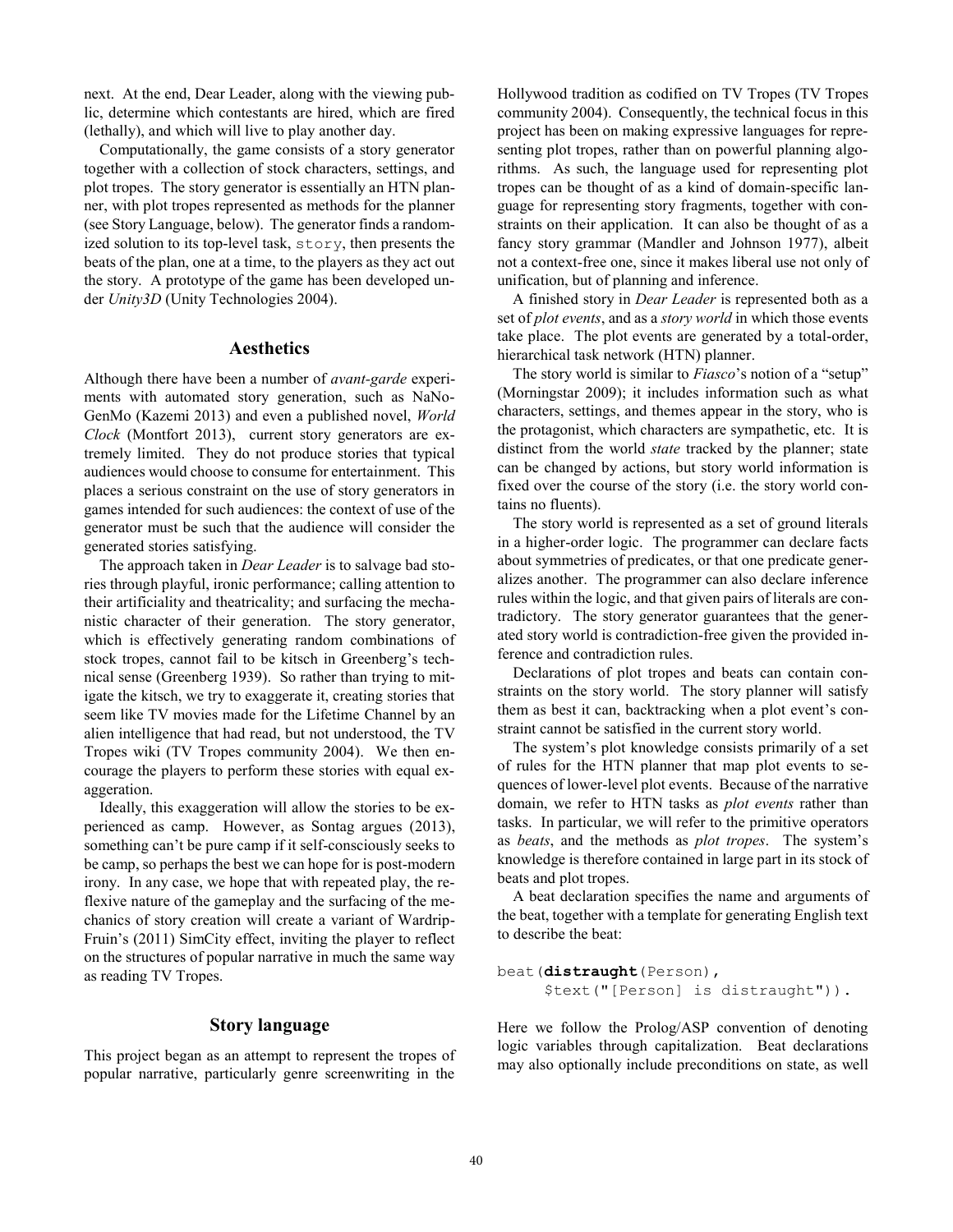as add lists, and delete lists to modify the state. For example:

```
beat(distraught(Person) : 
          { adds(distraught(Person)) }, 
      $text("[Person] is distraught")).
```
They may also include constraints on the story world (again, as distinct from state), either in the form of domain constraints for the beat's arguments, as in:

```
beat(kills(Killer, Victim,
           Instrument: murder weapon),
      $text("[Killer] kills [Victim]
             with [Instrument]")).
```
which states that the Instrument must be a murder weapon, or as explicit conjunction of literals:

```
beat(kills(Killer, Victim,
            Instrument: murder weapon)
      : { constraint: 
            (unsympathetic(Killer), 
           Killer \leq Victim) },
      $text("[Killer] kills [Victim]
             with [Instrument]")).
```
 Plot trope declarations are more or less the same in the sense that they specify the name and arguments for a plot event together with an expansion for it. However, in this case the expansion is a series of other plot events rather than English text. Like beat declarations, they can include constraints on the story world, preconditions, etc. For example, the plot trope:

```
introduce_relationship(P : protagonist, 
                         L : character, 
                         lovers(P, L)) : 
      (P \leq L, compatibility(P, L, C))
   =meet(P, L, \_),
      fall in love (P, L, C).
```
states that you can introduce the relationship of two characters, P (the protagonist) and L, being lovers by having them meet someplace and fall in love. However, within the story world, P and L must be different characters, and they must share some romantic compatibility C. Note that arguments to plot events may be literals or other plot events, not just objects from the story world. This allows higher-order constructs such as the task of achieving some condition to be expressed.

## **Example trope**

"Boy meets girl" is a popular trope in narrative. We will adopt the alternate name "peep meets peep" to remain gender neutral. In many of its instantiations, the trope involves two characters meeting and falling in love, then breaking up, and finally reuniting. We can therefore represent it with a rule such as:

```
peep meets \text{peep}(P, L) ==>
   fall in love (P, L, Cof),
   breakup(P, L),
    reunite(P, L).
```
where P is the protagonist and L their love interest. Here we assume that the plot events fall in love, breakup, and reunite would each have their own trope rules for decomposing them into simpler plot events, and eventually into beats.

However, this trope is a subtrope of a more general trope involving loss and redemption. In the parent trope, the protagonist first loses some property or relation, and then reestablishes it. We can represent this more general trope using the rule:

### loss and redemption ==>

```
introduce relationship(P, O, R),
break relationship(P, O, R),
restore relationship(P, O, R).
```
stating that we first introduce some relationship R between the protagonist P and the other O, then break it, then restore it. The peep meets peep trope is then simply a special case where  $R = \text{lovers}(P, Q)$ . The introduce relationship rule in the previous section shows an example for introducing the lovers relationship. For reasons of space, we'll omit the rules for breaking the relationship and focus on restoring the relationship. We start with the rules:

```
restore_relationship(P, L,
                       lovers(P, L)) ==>
   saves life(P, L),
    profess_love(L, P).
restore_relationship(P, L, 
                       lovers(P, L)) ==>
   saves life(L, P),
    profess_love(L, P).
restore_relationship(P, L, 
                       lovers(P, L)) ==>
   attempt suicide(P, _{}),
   prevents suicide(L, P),
    profess_love(L, P).
```
These rules state that you can reunite lovers by having one save the life of another or by having the rejected protagonist attempt suicide only to be saved by their love interest. In all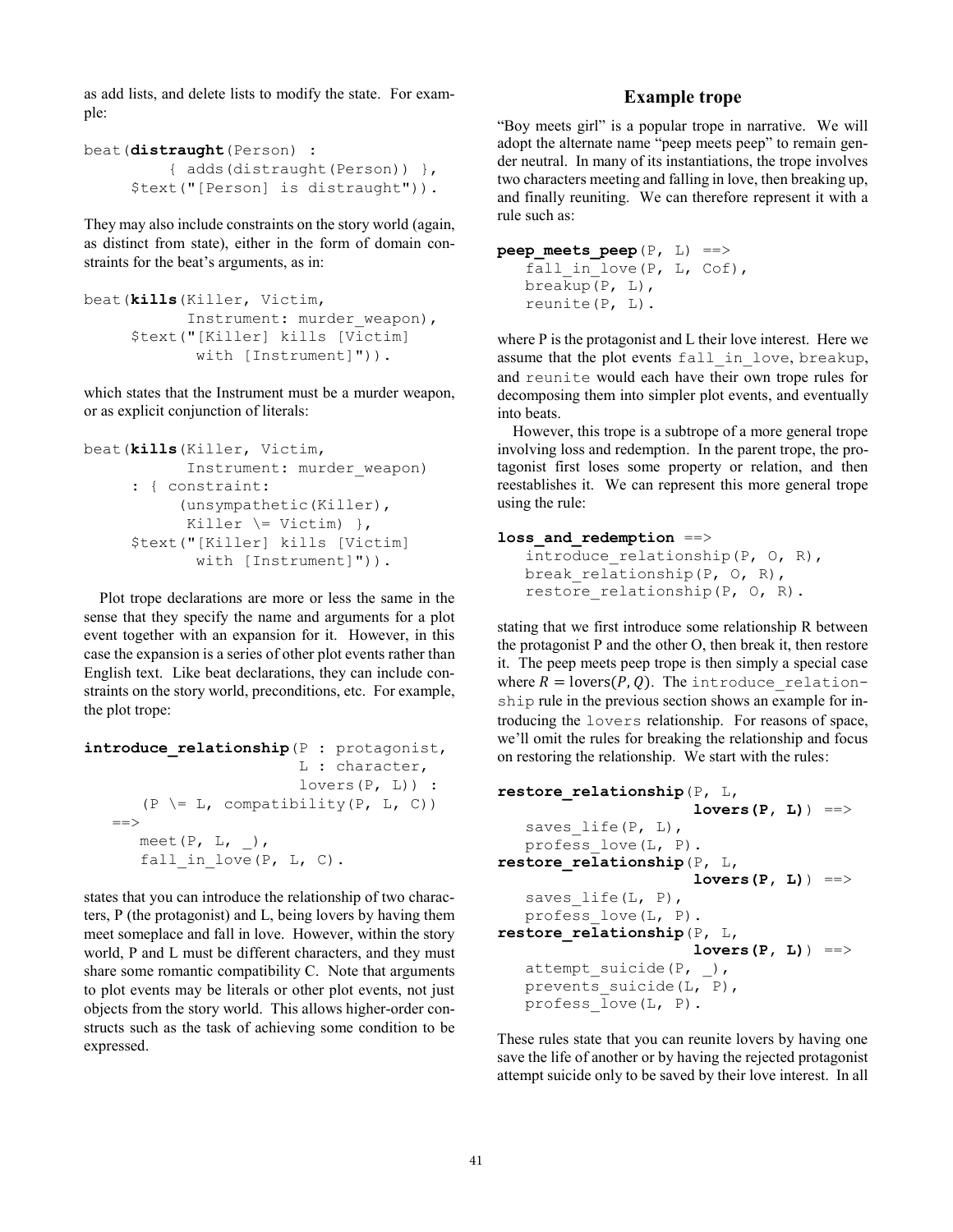cases, the close call with death forces the love interest to realize the depth of their love for the protagonist.

Saving the life of a character can be described by:

```
saves life(Saver, Savee : character) :
   threatening situation(Savee, Threat)
=introduce threat(Savee, Threat),
    rescue(Savee, Saver, Threat).
```
Threatening situations can include things like being mugged, or medical emergencies affecting either the Savee or someone beloved to them, such as a parent, sibling, or pet ferret:

```
threatening_situation(_, mugger(_)).
threatening_situation(P,
         medical situation(P, M)) :-medical situation(M).
threatening_situation(P,
         medical situation(Who, M)) :-
   beloved_of(P, Who),
   medical_situation(M).
```
In the case of a medical situation, we introduce the threat by first telling the audience the specific Patient is threatened, then letting them know that the Subject (ultimately, the love interest who rejected the protagonist) is distraught:<sup>1</sup>

#### **introduce\_threat**(

 $\overline{a}$ 

```
 Subject, 
    medical situation(Patient, What))
=life threatened by (Patient, What),
when(Patient \leq Subject,
       distraught(Subject)).
```
The protagonist can then save whoever is ill by donating a kidney or some other valuable medical item:

```
rescue(Rescued, Saver,
       medical situation(Who, ))
   : (medical donation(Donation),
       character(Who))
 = setting(hospital),
    gives(Saver, Who, Donation),
   when(Rescued \geq Who,
        tearful reunion(Rescued, Who)).
```
This is a general trope that would be applicable to any Saver character. Additional rules could be added for specific characters or types of characters: doctors can save the patient directly; supernatural characters might save them through magic.

The above rules collectively define the loss-and-redemption trope for the lovers relationship. Others can extend it to allow the breakup and reestablishment of a marriage, or a friendship (as in a buddy movie). Or we could further abstract it to accommodate more general predicates such as the loss and redemption of a character's honor.

We can also provide rules for subverting the trope, for example by providing a *yandere*<sup>2</sup> plot line in which, rather than reestablishing the relationship, the jilted lover stalks the protagonist:

```
yandere_plot(P, S : character) 
  : (P \leq S, dif(Tone1, Tone2, Tone3)) 
   ==>
    introduce_relationship
                 (P, S, lovers(P, S)),
   break relationship(P, S,
                         lovers(P, S)),
    stalks(S, P, Tone1),
    stalks(S, P, Tone2),
    stalks(S, P, Tone3),
   stalker confrontation(P, S).
```
This begins identically to the peep-meet-peep trope, but ends with a series of stalking incidents (the dif predicate requires they all have different "tones"), and finally a confrontation.

#### **Story generator implementation**

The story generator is ultimately a forward-search, ordered, HTN planner, similar to SHOP (Nau et al. 1999). The planner tracks story state as it plans, testing candidate plot events for preconditions, and updating the state based on add and delete lists, in essentially the same manner as SHOP.

 Although the details are outside the scope of this paper, the SHOP algorithm can be seen as an extension of the "threading" technique used in definite clause grammars (Pereira and Warren 1980), wherein grammar rules are translated directly into Prolog rules for predicates with extra arguments (Sterling and Shapiro 1994). We use this technique to macro-expand beat and trope declarations directly into Prolog rules that can be executed directly. In particular, a plot event  $e(a_1, ..., a_n)$  is expanded into a Prolog predicate  $e(a_1, ..., a_n, s_{in}, s_{out}, p_{in}, p_{out})$  that is true whenever  $p_{in}$  is a plan that enacts  $e(a_1, ..., a_n)$ , and that, when run in state

<sup>&</sup>lt;sup>1</sup> when  $(P, T)$  expands to *T* when *P* is true, otherwise to the empty plan.

<sup>2</sup> A *yandere* is a manga/anime trope involving love interests who are violent sociopaths. While typically female in those genres, *Dear Leader* is gender neutral.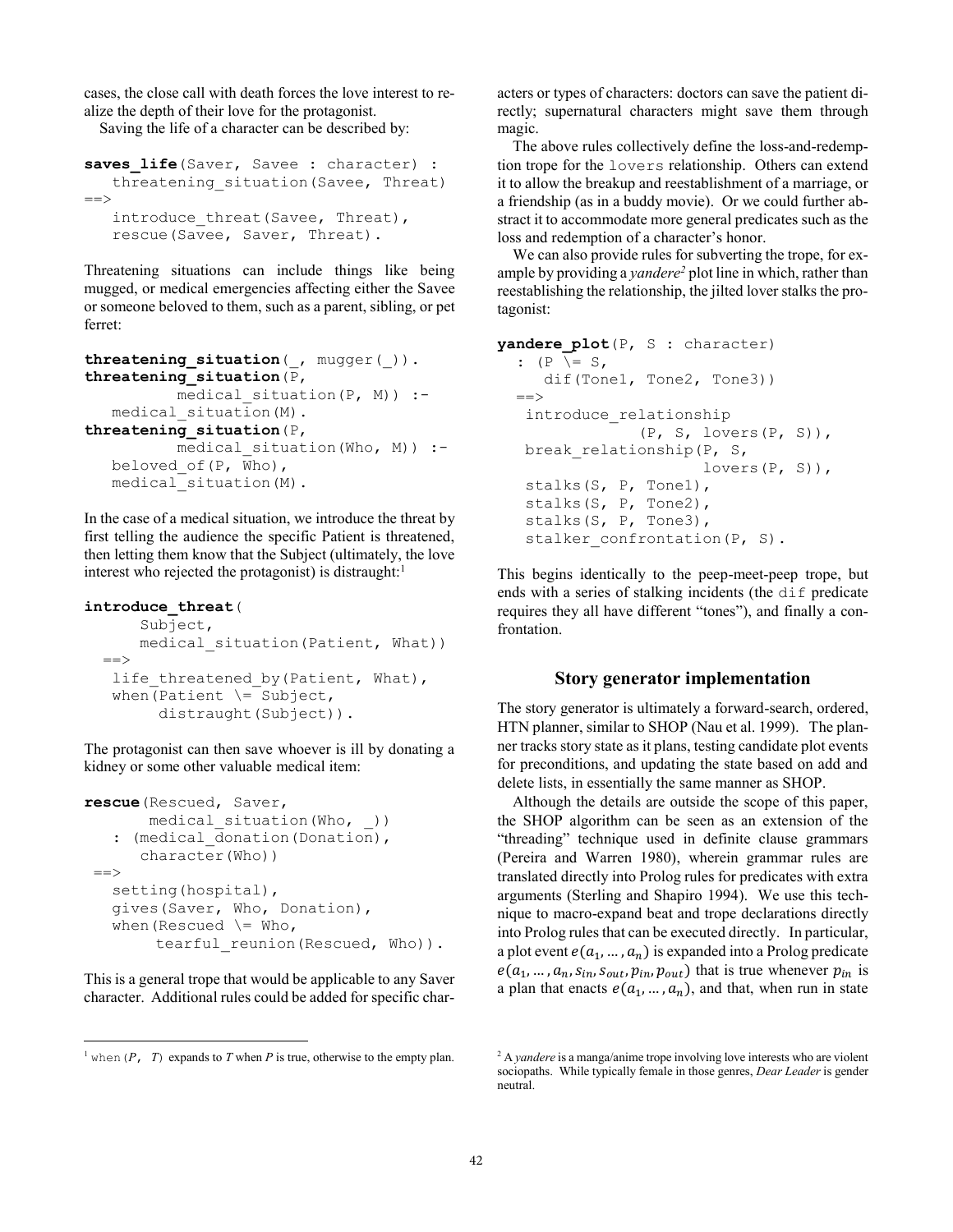$s_{in}$ , results in state  $s_{out}$ <sup>3</sup> A Prolog query of the predicate will cause Prolog to do a forward state-space search for a plan that solves the task  $e(a_1, ..., a_n)$ . This technique allows planning to be relatively fast in spite of the use of an interpreted Prolog. In addition, it allows the injection of arbitrary Prolog code during the macro-expansion process. Finally, it allows arguments to task to be not just objects, but literals in the underlying logic, such as in the examples above. This makes the language much more expressive.

 Story world constraints specified in a rule are added as subgoals at the beginning of the Prolog rule. The story planner maintains a model of the story world as it generates the story. When a plot rule stipulates a constraint, it compares it to the existing model, checking for contradictions. If none are found, it adds it to the model, along with all its implications given the current model, to deductive closure. If any contradictions are found, it backtracks, rejecting the current plot rule.

 The Prolog interpreter allows specific predicates to be declared randomizable, in which case it will shuffle the order in which it tries the clauses for that predicate, making it straightforward to generate randomized stories.

 Text generation is performed using a variant of definite clause grammars (Pereira and Warren 1980). Each beat declaration includes a DCG for generating text describing the beat, and additional DCG rules can be included to describe ancillary generation processes such as how to realize particular entities as noun phrases.

## **Example story**

Here is an example story generated by *Dear Leader* using the tropes discussed above. It tells a love story involving the manic pixie dream peep and a vampire noble. The text and formatting are as they appear in-game:

*Setting: Starbuck's*

The manic pixie dream peep meets the vampire noble. The manic pixie dream peep and the vampire noble bond over their shared love of Dear Leader.

Love develops between the manic pixie dream peep and the vampire noble.

*Time passes* 

 $\overline{a}$ 

The vampire noble breaks up with the manic pixie dream peep over their lack of interest in immortality.

The manic pixie dream peep is distraught.

*Setting: The hospital* 

The vampire noble's little sibling's life is threatened by cancer.

The vampire noble is distraught.

The manic pixie dream peep gives bone marrow to the vampire noble's little sibling.

The vampire noble and the vampire noble's little sibling share a tearful reunion.

The vampire noble professes their love for the manic pixie dream peep.

The manic pixie dream peep and the vampire noble live happily ever after.

Note that the current version of the game is completely gender neutral. Hence the use of terms like "manic pixie dream peep" rather than the conventional "manic pixie dream girl" and the pervasive use of the pronouns "they" and "their". This was a deliberate choice based on the fact that (1) our playtesters didn't mind roleplaying same sex relationships and/or genders other than their own, and (2) explicit gender support would require a fairly elaborate user interface for specifying player preferences for gender, heteronormativity, etc.

## **Related Work**

There has been a considerable amount of work on story generation, within the AI and cognitive science research communities, and among authors of electronic literature (Kazemi 2013). The most relevant of these are the systems that make some attempt at knowledge representation, of which there are three main strands.

 Most story generators use some kind of planning formalism. Examples include early systems such as *TALE-SPIN* (Meehan 1977), *MINSTREL* (Turner 1993; Tearse et al. 2014), and *UNIVERSE* (Lebowitz 1983). More recent systems, such as *FABULIST* (Riedl and Young 2010), have adopted more powerful planning formalisms and imported concepts from narratology, or sought to extend the planning process to encode different notions of story quality (Porteous and Cavazza 2009; Ware and Young 2011).

 The planning algorithm used in *Dear Leader* is less sophisticated than that of modern story planners such as *FAB-ULIST* or *CPOCL*. However, the story language is arguably more expressive than that found in contemporary story planners.4 The story world generation in *Dear Leader* is also very similar to the first-phase of story generation in *UNI-VERSE*, although the logic and algorithm used are different.

 Another strand in story generators involves the development of explicit cognitive models, such as in *MEXICA* (Pérez y Pérez and Sharples 2001), or the design of generators influenced by models of narrative comprehension from cognitive science (Ware et al. 2014; Ware and Young 2012).

 A separate, and controversial, strand in the story generation literature involves the use of story grammars (Lakoff

 $3 p_{out}$  is required for technical reasons, but can be ignored here. It is used by other predicates calling  $e$ .

<sup>&</sup>lt;sup>4</sup> For example, it's unclear how one could represent something like the introduce\_relationship operation, which takes a relationship literal as an argument, in a language like PDDL (Kovacs 2011).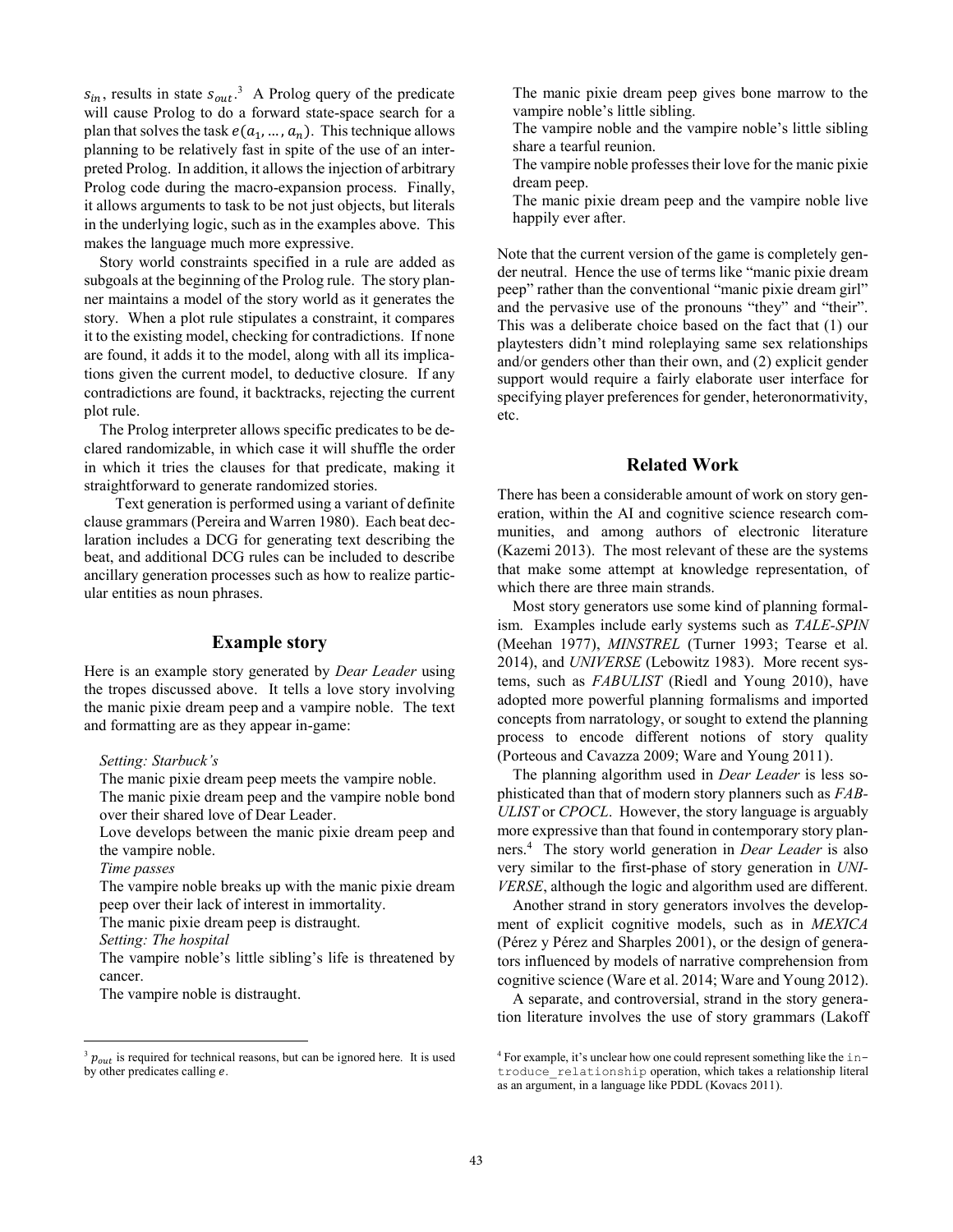1972; Mandler and Johnson 1977; Compton, Filstrup, and Mateas 2014). The critique of story grammars is that they are not sufficiently expressive to capture the true structure of stories (Wilensky 1983). However, this depends in part on what one takes to be a "grammar." Certainly, traditional context-free grammars are insufficiently expressive, but unification grammars allow for coordination of information in distal parts of the story via communication through feature structures. And as mentioned above, the *SHOP* planner on which our system is based (Nau et al. 1999) bears distinct similarities to definite-clause grammars (Pereira and Warren 1980). Indeed, to the extent that some of the planning-based systems, such as *MINSTREL* and *UNIVERSE*, work by recombining elements from a plot library, the difference between planning- and grammar-based generators is perhaps less a sharp distinction than a spectrum of systems at different points along something like the Chomsky hierarchy.

 There have been a number of recent attempts to bring story generation (broadly construed) into some kind of a mixed-initiative context. Magerko and colleagues have built systems that can collaborate with humans in traditional improv games (O'Neill et al. 2011). *Fiascomatic* (Horswill 2015) generates simple story worlds as starting points for the live-action freeform game *Fiasco* (Morningstar 2009). *The Icebound Concordance* (Reed and Garbe 2016) explores the collaborative co-generation of interactive narrative by using a story generator and exposing some of its choice points to the player. And both *Storyteller* (Benmergui 2013) and *Best Laid Plans* (Ware and Young 2015) use story planners to create gameplay based on narrative puzzles.

 At a very high level, the most spiritually similar system to ours is the experimental game *Bad News* (Ryan, Samuel, and Summerville 2016). Like *Dear Leader*, it combines a procedurally generated world with human-improvisational performance. Although the story outline in *Bad News* is much more fixed than the stories generated by *Dear Leader*, the story world it generates is far more elaborate, involving an entire town of simulated characters and relationships. Samuel's notions of moving from player agency to player ownership in interactive narrative have also been an important influence in this work.

## **Initial playtests and future work**

The replay value of Dear Leader's prototype is significantly reduced by its limited trope repertoire. Our hope is that this will change with the addition of more plot tropes and stock characters.

 The main problem with the current game design is that it's easy for characters playing a beat to unwittingly introduce plot elements that are then contradicted by later beats. Since the story generation is non-interactive, there's no way

for the system to redirect the story based on these elements, or even for it to be aware of them. Therefore, the primary game design challenge is to find ways of communicating to the players what *not* to do without simply giving them the entire plot in advance, which would remove the fun of not knowing what's coming. There are a number of possibilities for this. One is to have one player act as the director (i.e. a GM) to whom the entire story can be divulged in advance. Another is to try to divulge more of the story world configuration to the player in advance.

 The specifics of the story world representation and the inferential power of its constraint satisfaction system are also very much in flux. While the current implementation is sufficient for the current set of tropes, characters, and settings, it will likely have to be extended in the future. In addition, some kind of well thought-out ontology for things like social relationships should be added.

#### **Conclusion**

Part of the promise of advanced game AI is to allow for more sophisticated interactive storytelling within games. However, current story generators will not be able to compete with human-authored storytelling any time soon (if this is even desirable). By building mixed-initiative story games in which player and computer share authorship of the story, the human player can compensate for whatever deficiencies the AI system might have, thereby allowing a limited story system to still produce a meaningful play experience.

 Over time, successive generations of game can shift the division of labor as story generation technology improves, providing a path for incremental progress while still allowing the feedback of putting a playable experience in front of real humans.

 The limitations of current interactive narrative systems make it easier in some ways to aim for comedy than drama (Horswill 2012). We have consequently aimed in *Dear Leader* for an aesthetic of irony, exaggeration, and camp. It should be acknowledged, however, that this is a risky strategy. As in games such as *Cards Against Humanity* (Dillon et al. 2011), this can encourage subversive play but can also be played for homophobia and misogyny in those who are so inclined. It is our hope that the game will not be popular with such players.

## **Acknowledgements**

I would like to thank the Joe Bates, Spencer Florence, and Dan Feltey for being great playtesters, and the reviewers for their very helpful comments and suggestions; apologies for failing to fit them all. I'd also like to thank Ethan Robison for great discussions about tropes, and Ben Samuel for his thoughts on narrative, improvisation, and ownership.